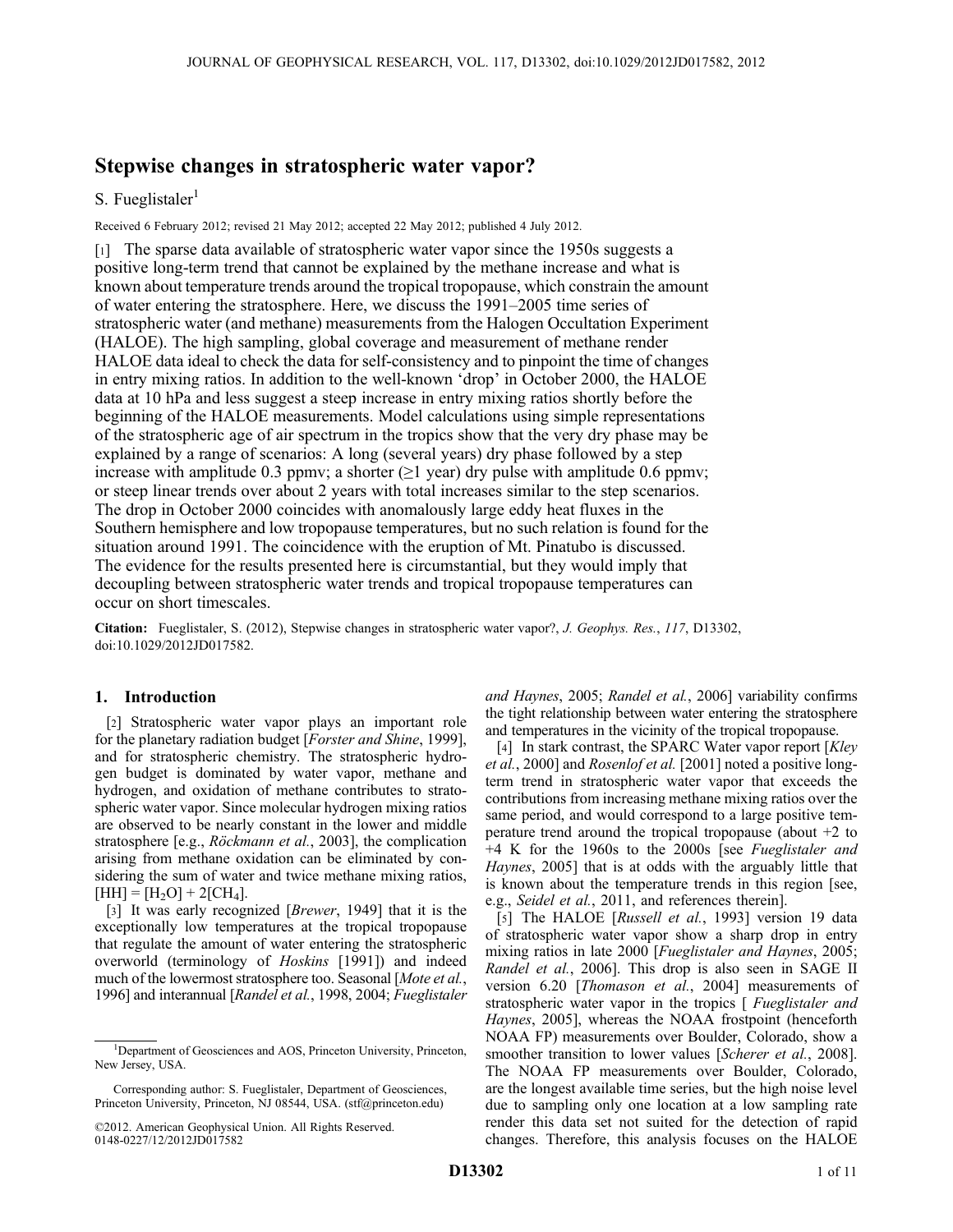data (covering the period June 1991 to November 2005), and results will be discussed in the context of what is known from measurements of the Microwave Limb Sounder (MLS) instrument (like HALOE on board of the Upper Atmosphere Research Satellite), NOAA FP, SAGE II and Atmospheric Trace Molecule Spectroscopy (ATMOS) instruments.

[6] The central argument of the paper is that a simple model for the upward propagation of HH in the tropical lower/mid stratosphere allows to test the self-consistency of measurements of stratospheric water vapor. The approach provides additional evidence for a sharp drop in water entering the stratosphere in October 2000, and suggest a steep increase around the year 1991 of the same magnitude as the drop in 2000. Section 2 summarizes the data used in this study, and presents the rationale for the simple model. Section 3 shows the results, and section 4 discusses the context and implications of these results, specifically also the fact that the steep increase seen in the earliest HALOE measurements coincides with the eruption of Mt. Pinatubo.

#### 2. Data and Methods

## 2.1. HALOE Measurements of Water Vapor and Methane

[7] We use HALOE measurements of water vapor and methane mixing ratios as reported in the version 19 data. All profiles were screened to eliminate profiles that may be affected by trip angle issues or lockdown angle issues [Remsberg et al., 1996] (list of affected profiles at http://haloe. gats-inc.com/user\_docs/index.php). The profiles are binned into monthly mean, zonal mean gridded values with a latitudinal grid spacing of  $10^{\circ}$  (grid centered at the equator).

[8] HALOE measures extinction at sunrise and sunset conditions, and we have extensively compared results based on separate sunrise and sunset data. We found that mixing ratio estimates based on sunrise or sunset events can differ within a given month on the order of 0.1 ppmv, but no systematic drift of the two separate data sets over time was found. We concluded that the best estimate of the true monthly mean is the average of all available profiles in a given month/latitude bin.

[9] The observations in the tropical lower to midstratosphere are best suited for our analysis (see below). Most of the analysis therefore is based on 'tropical mean' data between  $25^{\circ}$  South and  $25^{\circ}$  North. For the calculation of this 'tropical' mean, we allow for linear interpolation in time if a given latitude/month bin does not have data, but has data for the preceding *and* following month. To minimize the impact of uneven sampling in latitude, we require at least 4 (out of 5) valid latitude bins for every valid 'tropical monthly mean'. Months not fulfilling this requirement are treated as no data.

[10] The entry mixing ratios of water vapor and HH are estimated based on the HALOE 'tropical mean' data at 86 hPa, which is just a little above the tropical tropopause. In-mixing of stratospherically older air leads to a small [see, e.g., *Volk et al.*, 1996] tail of older air already at this level (i.e. the observations at this level reflect a spectrum rather than pulse of entry mixing ratios), and this contribution may vary a little with time. Hence, the choice here should be considered simply as giving a fair estimate of entry mixing ratios.

#### 2.2. SAGE II Aerosol Surface Density Data and Water Vapor

[11] In order to show the impact of the eruption of Mount Pinatubo on stratospheric aerosol, aerosol surface density data from SAGE II are used [Thomason et al., 1997]. The data is binned to the same grid as the HALOE data, and is used only qualitatively. Further, we use the SAGE II version 6.2 water vapor data [Thomason et al., 2004] to provide additional information for specific aspects of the HALOE record.

#### 2.3. Tropospheric Methane

[12] We assume that the methane entry mixing ratios are given by the tropospheric methane mixing ratios in the tropics. The tropical methane mixing ratios are taken from the NOAA Earth System Laboratory (ESRL) methane measurements [Dlugokencky et al., 1995] at Mauna Loa, Hawaii, for the period 1984–2010. This time series is extended in time back to 1970 using the methane mixing ratios measured in Antarctica [Etheridge et al., 1992; Dlugokencky et al., 1994], whereby we adjusted the data from Antarctica with a constant offset to achieve a good match with the tropics for the overlap period 1984–1992. Note that the spatiotemporal variability of methane renders the absolute value of methane entry mixing ratio more complex than our estimate, but due to the long atmospheric lifetime of methane, our estimate can be assumed to be very accurate in terms of variability in entry mixing ratios for the timescale of years and longer.

#### 2.4. Rationale of Method

[13] Molecular hydrogen production and destruction balance fairly well in the lower and middle stratosphere [e.g., Le Texier et al., 1988], such that measurements of water vapor and methane alone allow closure of the lower/mid stratospheric hydrogen budget away from regions where dehydration may play a role - that is, primarily at lower latitudes. The total hydrogen in the two species water vapor and methane is often expressed as HH, where [HH]  $\equiv$  $[H_2O]$  + 2[CH<sub>4</sub>]. The time series of HH anywhere in the stratosphere away from regions of dehydration is simply the time series of HH at entry into the stratosphere convolved with the age spectrum [*Waugh and Hall*, 2002] at the given location. Dynamical changes in the stratosphere affect both the age spectrum and temperatures around the tropical tropopause, which in turn constrain water vapor entry mixing ratios. On the timescale of years and shorter, variations in HH entry mixing ratios are dominated by variations in water vapor.

[14] Variations in the phase propagation of HH entry mixing ratios are indicative of variations in stratospheric transport [see, e.g., Niwano et al., 2003; Schoeberl et al., 2008]. Here, we wish to use the above property to scrutinize the data for self-consistency, at the cost of neglecting variations in the age spectrum. Specifically, we wish to relate variations in HH entry mixing ratios  $(HH<sub>entry</sub>)$  to variations in HH anywhere in the stratosphere based on a time-mean, latitude-pressure dependent age spectrum:

$$
[\text{HH}](\phi, p, t) = [\text{HH}]_{\text{entry}}(t) * h(\phi, p, \tau)
$$
 (1)

where  $\phi$ , p, t are latitude, pressure and time, and  $h(\phi, p, \tau)$  is the age spectrum, and \* denotes the convolution. Further, it is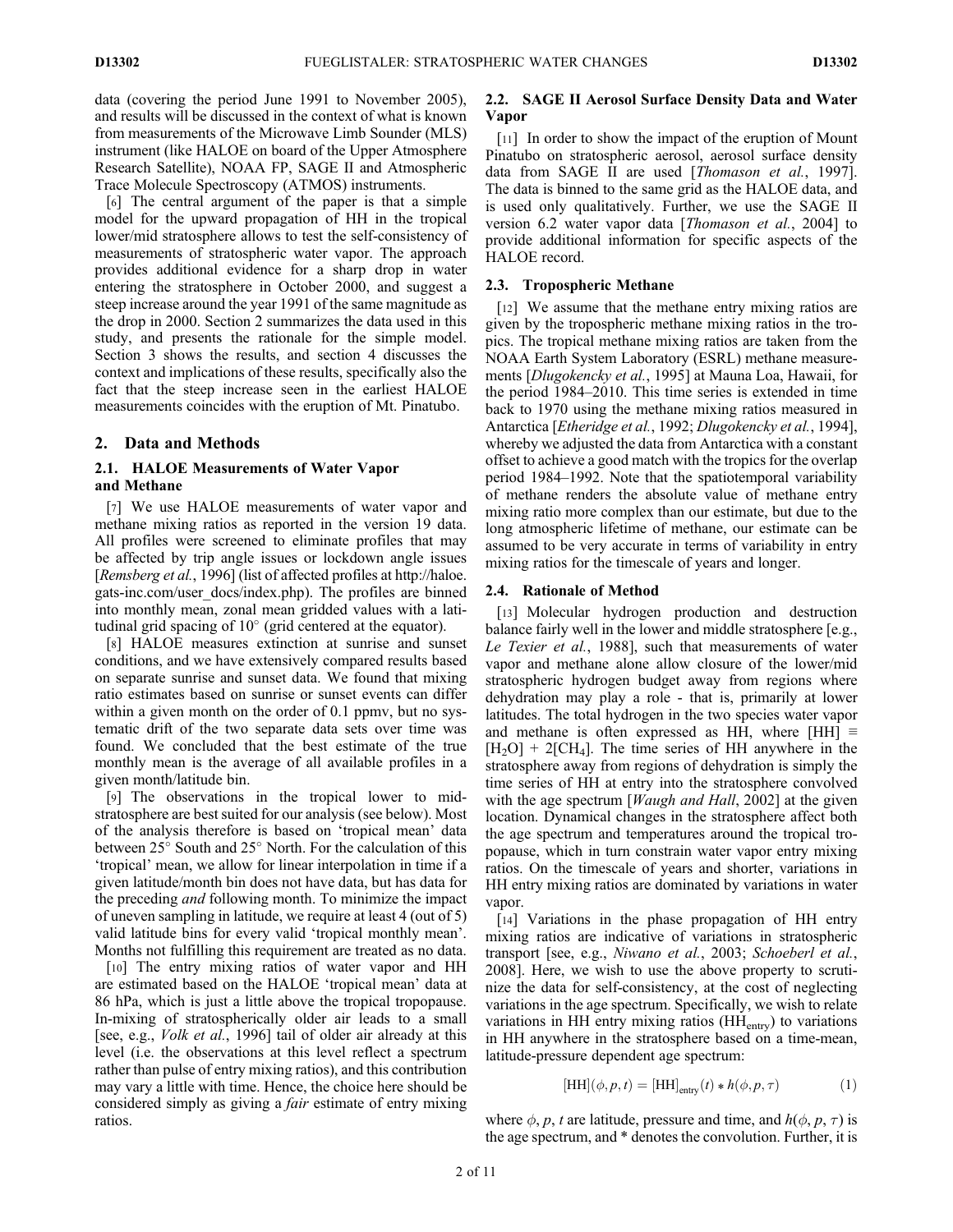

Figure 1. (a) Age of air spectra giving best agreement with observed phase propagation and amplitude attenuation at 10 hPa (see section 3.1). Solutions are not unique; shown are: 1-dimensional advection-diffusion equation (black; sensitivity calculations for variations in diffusivity by  $\pm 30\%$ ), and (red) the age spectrum with modified tail (exponential with e-folding timescale 5 years). (b) The corresponding cumulative distribution functions. (c) The ratio between input signal amplitude and age-spectrum filtered signal; same color code for age spectra as in Figure 1a. Diamonds: harmonics (ratios determined from least squares fits). Squares: square waveform, ratio determined from half-period means. 'Error bars' for the 1-D advection-diffusion equation show the range of the ratios for a change in diffusivity by  $\pm 30\%$  (i.e. the black dashed lines in Figure 1a). The ratios are shown as a function of the period of the input signal, ranging from 6 months to 120 months (10 years). The light grey lines and shaded regions show the slope and error determined from observations from (i) the original data, and (ii) from the ratio of the change in the two sub-period means (before and after 2000); see text and Figure 3.

assumed that there is a single entry mixing ratio for the entire stratosphere. It is known that this is not exactly true [Rosenlof et al., 1997], but for the purpose here air entering the stratosphere is sufficiently mixed in the tropical lower stratosphere to justify this assumption. The above equation can be used to estimate the age spectrum (including its time variations) assuming perfect knowledge of [HH]( $\phi$ , p, t) and [HH]<sub>entry</sub>(t). The approach here is justified if variations in  $[HH](\phi, p, t)$ due to variations in  $[HH]_{\text{entry}}(t)$  are larger than those arising from the time-dependency of the age spectrum (i.e. the age spectrum is also a function of time,  $h(\phi, p, t, \tau)$ ). To leading order, this is indeed the case (see below). As long as the timedependency does not have a strong trend, neglect of time variations in the age spectrum leads to noise but not a bias in the relation between [HH]<sub>entry</sub>(t) and [HH]( $\phi$ , p, t).

[15] The current understanding of transport and mixing in the stratosphere is that air enters the stratosphere predominantly in the tropics, rises there and subsides at higher latitudes [*Holton et al.*, 1995]. The waves forcing this circulation also lead to mixing, and it is thought that the latitudinal mixing between about 100 hPa and 60 hPa is larger than above, where the tropics (up to about 10 hPa or so) are relatively isolated (the 'tropical pipe' [Plumb, 1996] and it's 'leaky' version [Neu and Plumb, 1999]; for summary see also *Plumb* [2007]). By averaging over  $25^{\circ}S - 25^{\circ}N$  we average out much of the variability in  $h(\phi, p, t)$  due to the Quasi-Biennial Oscillation (QBO). By focusing on the layer between the tropopause and about 10 hPa we consider a region where the age spectrum is still sufficiently narrow to give variations in [HH]( $\phi$ ,  $p$ ,  $t$ ) due to variations in [HH]  $(t)$ <sub>entry</sub> larger than the noise from, for example, low sampling rate. Rewriting equation (1) for the specific region considered here and again assuming no time-dependency of the age spectrum gives

$$
[\text{HH}](p, t) = [\text{HH}]_{\text{entry}}(t) * h(p, \tau), \tag{2}
$$

i.e. henceforth we implicitly refer to the region  $25^{\circ}S-25^{\circ}N$ unless explicitly stated.

[16] Ideally, the age spectrum should be an analytical function of a few parameters only such that sensitivity of the relation between  $[HH](p, t)$  and  $[HH]_{entry}(t)$  can be explored systematically. The solution to the 1-dimensional advectiondiffusion equation [see, e.g., Waugh and Hall, 2002] is the simplest solution to this problem (and is indeed frequently used), with the caveat that this solution's tail of old air is less than stratospheric observations indicate. The 'leaky pipe' model by Neu and Plumb [1999] gives a better description of reality, at the cost of having more coefficients that need to be empirically determined. We show below that the solution to the 1-dimensional advective-diffusive problem with a somewhat ad-hoc modification to manipulate the tail of the distribution, gives sensible results (limitations discussed).

#### 2.5. The Age Spectrum, and Aspects of Its Time-Filtering Properties

[17] In the absence of sources and sinks for [HH] in the stratosphere, variations therein anywhere in the stratosphere are a phase shifted, low-pass filtered version of  $[HH]_{\text{entry}}(t)$ . For example, the correlation of 'tropical' [HH] at 10 hPa with 'tropical' [HH] at 86 hPa gives a phase lag for the maximum correlation of about 17 months, and a slope at this lag of about 0.2; that is, the amplitude of variations at 10 hPa is about 1/5 of that at 86 hPa (numbers taken from results shown in section 3.1).

[18] Figure 1 illustrates the filter behavior of the age spectrum. Figure 1a shows the age spectra at 10 hPa (data shown in section 3.1) of the best fit (with respect to phase lag and amplitude reduction) based on the 1-dimensional advection-diffusion equation (i.e., equation (9) of *Waugh and* Hall [2002]; dotted and dashed lines show age spectra with diffusivity changed by  $\pm 30\%$ ). The main shortcoming of the solution of the 1-dimensional advection-diffusion equation for the functional form of the age spectrum is the lack of a substantial tail of 'old air'. As a consequence, the age spectrum based on the 1-dimensional advection-diffusion equation reproduces the propagation of the 'tape recorder' signal fairly well, but underestimates the mean age. For 10 hPa, the mean age of the best fit is 1.5 years, much shorter than that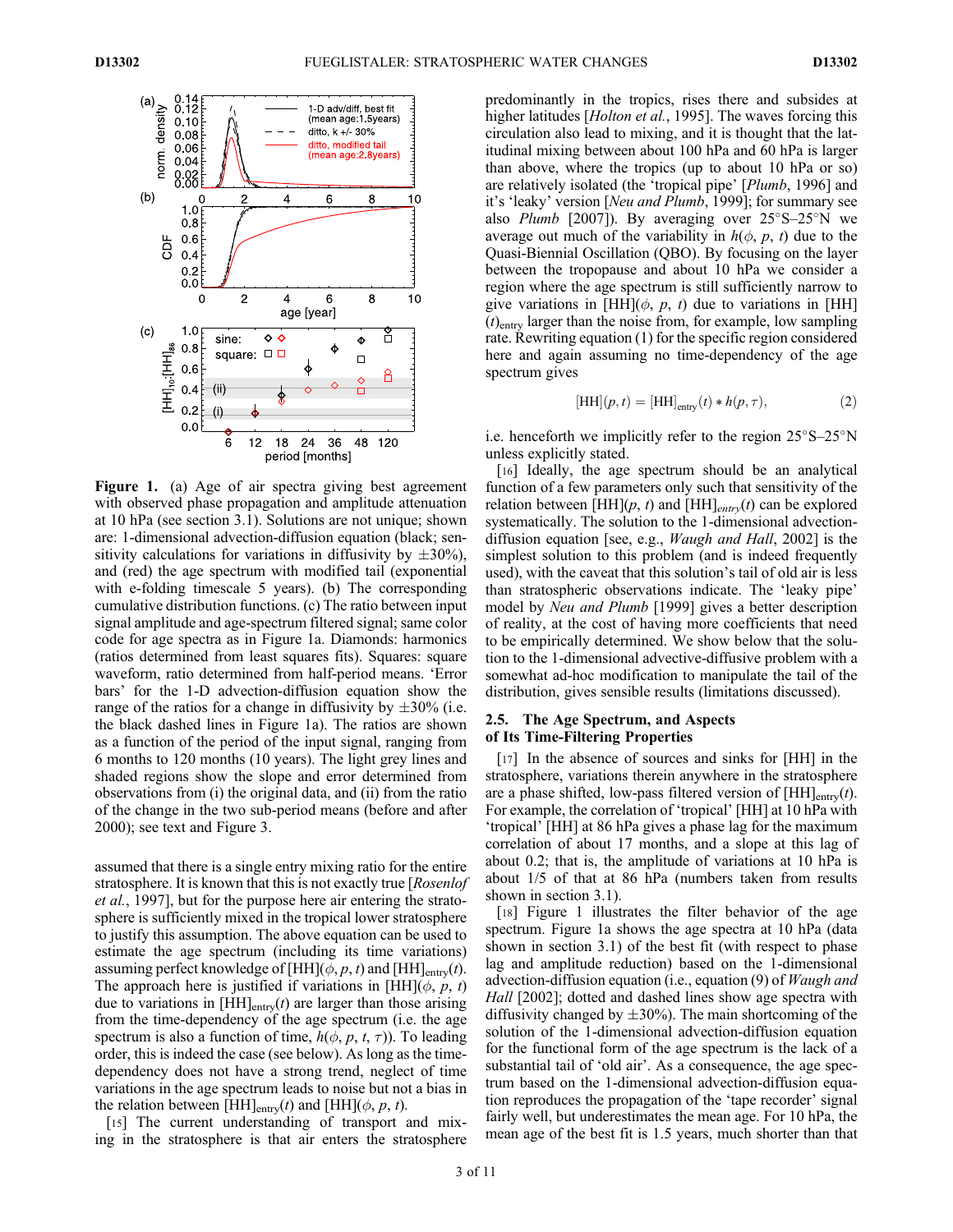

Figure 2. HALOE measurements of (a) HH ( $[HH] \equiv [H_2O] + 2[CH_4]$ ) and (b) the interannual anomalies HH\* after subtracting the mean annual cycle over the period 1994–2005.

reported elsewhere for this region [see, e.g., *Schoeberl et al.*, 2005]. When we replace the tail of the age spectrum with an exponential fall-off, the 'tape recorder' propagation is only little affected, but the mean age increases. For a mean age of 2.8 years (which is more realistic), about 40% is older than 2 years (with an e-folding time of 5 years; results are not sensitive to details of the shape of the tail as long as the mean age is sensible). We will show below that this 'modified' age spectrum also compares better with the [HH] observations presented here. Figure 1b shows the corresponding cumulative distribution frequencies.

[19] Figure 1c shows the slope between variations at the two levels determined by a least squares fit (i.e. the same procedure as applied to the observational data) for harmonic oscillations (circle symbols) for the two age spectra (black and red symbols). The figure shows that the amplitude attenuation varies strongly in the frequency range of interest and that, as expected, the age spectrum with the modified tail attenuates low frequency variations more strongly. The figure also shows (square symbols) results for square waveforms (which would represent stepwise changes) with periods of 4- and 10 years. For these signals, the ratio shown is the ratio of the differences in the means of half periods, between the two levels. The reason for this different approach is because the observational record is limited to only one occurrence of high (1994–2000) and low (2001–2005) values, respectively.

[20] Finally, the two grey areas in Figure 1c (labeled (i) and (ii)) indicate the range (mean plus/minus one standard deviation) of observed ratios, whereby (i) is the linear regression slope of the original data (the average of the slopes determined separately (grey shading shows range from slope  $+1$ -std. deviation of higher estimate, to slope  $-1$ -std. deviation of lower estimate) for January 1994–October 2000 and November 2000 to November 2005 to remove the effect of the drop in 2000), and (ii) is the ratio of the means for pre-2000 to post-2000 data (i.e. the estimate for the low frequency change; grey shading shows  $\pm 1$ -std. deviation range).

[21] In the following, we will evaluate whether the observations show the theoretically expected frequency dependence of the amplitude decrease as shown in Figure 1.

## 3. Results

## 3.1. Overview of HALOE [HH] Measurements

[22] Figure 2a shows the tropical  $(25^{\circ}S-25^{\circ}N,$  see section 2.1) HALOE [HH] observations, and (panel b) the corresponding interannual anomaly time series [HH]\* derived by subtraction of the climatological mean annual cycle evaluated over the period begin of 1994 to end of 2005. The figure shows that the entry mixing ratio variations are dominated by the annual cycle, and propagate upwards - the well-know 'atmospheric tape recorder' [Mote et al., 1996]. The interannual anomalies (Figure 2b) show the same pattern of upward propagation for most of the observational period, with some discontinuities prior to 1994. We will argue below that prior to 1994 measurements may be noisy and biased due to the presence of enhanced stratospheric aerosol, and consequently all 'climatological' variables shown in this paper are based on data from 1994 onwards. The mean phase progression is estimated from the mean annual cycle (results (not shown) are very similar to those presented by Gregory and West [2002] and Hall et al. [1999]).

## 3.2. The Frequency Dependence of Amplitude Attenuation With Height

[23] Figure 3 shows, as an example, the scatterplot of the data at 86 hPa versus that at 10 hPa (with appropriate phase lag). In addition to the expected decrease of the amplitude of variations at 10 hPa (the slope is about 1:7), the data points seem to belong to two slightly different groups: those before, and those after the noted drop in the year 2000. There is arguably some subjective judgment in this separation, but note that the separation is based on the theoretical expectation presented above that lower-frequency variations experience less attenuation than higher-frequency variations. The HALOE data shows that (i) the slopes of the linear regressions calculated for each sub-period separately (about 1:7)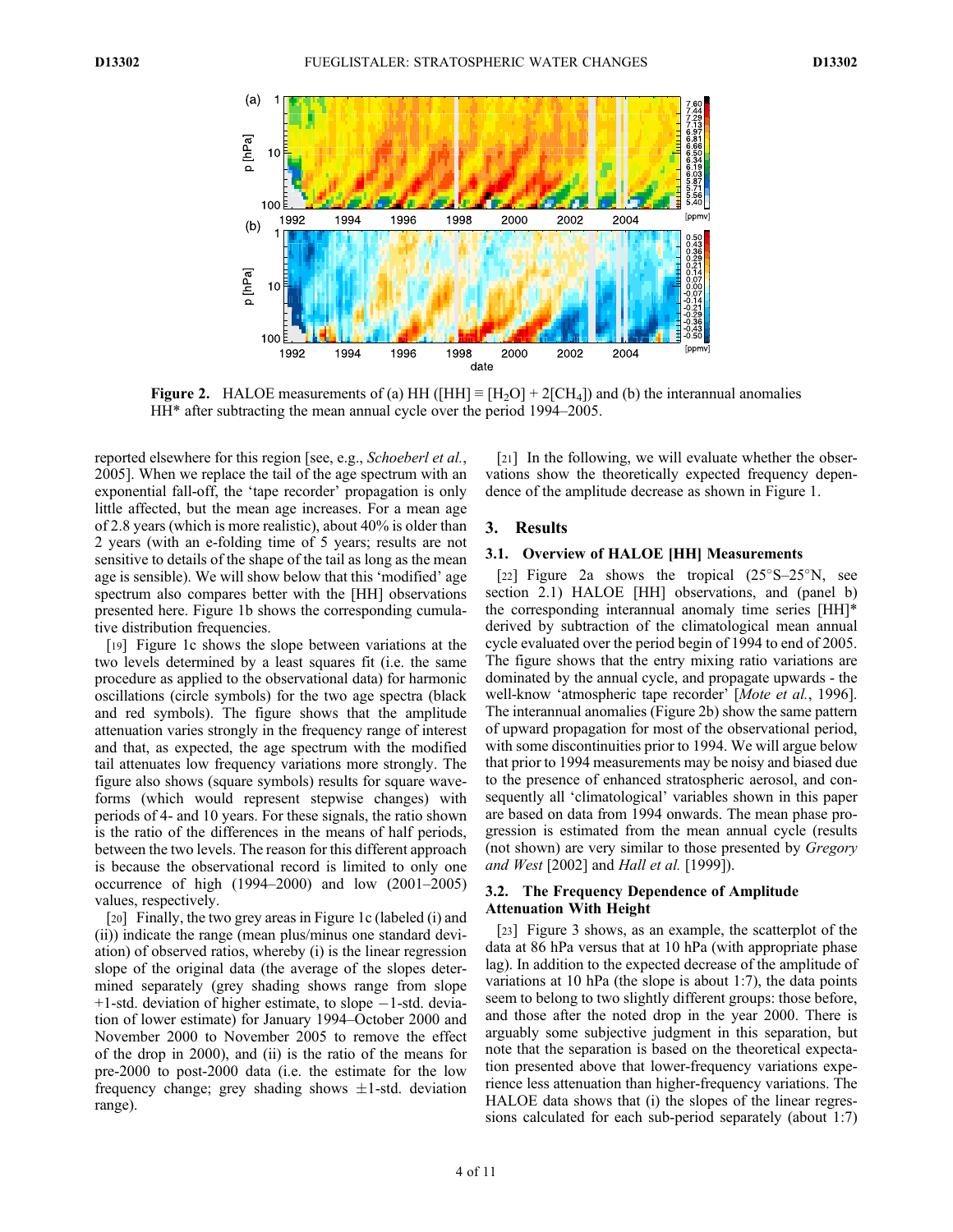

Figure 3. Scatterplot of tropical HALOE HH at 86 hPa and at 10 hPa, with the time series at 10 hPa shifted by the lag with maximum correlation. The red data points refer to the monthly means of the period January 1994 to October 2000 at 86 hPa, and the blue data points to the period November 2000 to November 2005. For each period the results of the linear regression are shown. The bold symbol shows the mean of each period, the green arrow the changes between the periods at each level, together with the ratio of the two changes (given in green). Errors are 1 standard deviation, calculations use standard error propagation.

are identical within their statistical uncertainty; but (ii) the ratio of the changes of the period means (0.42  $\pm$  0.1, or about 1:2.5) is, statistically significantly, much larger. (Results using total least squares instead of ordinary least squares fits are very similar, and only the latter are shown here.) Hence, observations (i) and (ii) are consistent with the hypothesis of a stepwise decrease in 2000, which is a lower frequency change than the variations in each of the sub-periods (by 'lower frequency' we refer here to the fact that the squaresignal describing the step from pre- to post-2000 values has a longer period than both the annual cycle and QBO-related variability). Looking back to Figure 1b, the age spectrum tuned for the 12 month variability predicts the observed ratio of 0.42 for the sub-period means for periods (within the error bars) between about 2 and 10 years.

[24] Figure 4 shows the profiles of the correlation coefficients and slopes of the linear regressions of  $HH(p)$  against HH<sub>entry</sub> (i.e. here HH( $p = 86$  hPa) [see also *Gregory and* West, 2002]). Again, the calculations have been done for the full period January 1994 to November 2005 (purple), and for the sub-periods January 1994 to October 2000 (red) and November 2000 to November 2005 (the justification for the pin-pointing of the separation to October 2000 will be shown in section 4). Further, the calculations were done for the original data (solid lines, variability dominated by annual cycle), and for the interannual variability (variability dominated by QBO-related variations with periods of about two years). The correlation coefficient is reasonably high for all calculations except for that of the interannual variability of the period November 2000 to November 2005 when there are fewer data points, and less variability (see Figures 2b and 9a; reasons to be discussed elsewhere).

[25] Overall, the results of the linear regressions are consistent with the expectations: (i) With increasing height, the slope decreases due to mixing. (ii) The slopes of the two subperiods are identical (within their statistical uncertainty) over most of the altitude range. (iii) The slopes determined from

the interannual variability are equal or larger than those for the original data except for the period November 2000 to November 2005. (iv) The slope is largest for the interannual variability of the full period 1994–2006, where the variability is strongly influenced by the drop in October 2000, which corresponds to a square-wave signal with a period of about 10 years or longer (with the observation period 1994 to 2005, only a lower limit for the period can be given).

[26] Hence, this analysis confirms the high quality of the HALOE data and shows that measurements in regions of older stratospheric age provide accurate information about entry mixing ratios a few years earlier. However, the frequency dependency of the filtering of the entry signal limits the possibilities to reconstruct entry mixing ratios based on observations away from the entry region without some knowledge of the frequency of variations in entry mixing ratios.

## 3.3. A Steep Increase Around the Time of the Pinatubo Eruption?

[27] Figure 5a shows the interannual variability  $[HH]^*$  just as in Figure 2b, but zoomed in on the first few years of HALOE measurements that we have avoided so far, and extended up to 0.1 hPa. Figure 5b shows [HH]\* averaged over the layer 10 hPa  $-1$  hPa as a function of time and latitude. The figure shows three distinct periods - indicated with the letters 'A', 'B', and 'C'. The physical reality of these periods is supported by the fact that the mixing ratio anomalies propagate at about the mean phase speed determined from the mean annual cycle (the red dots), and the slight delay at higher latitudes seen in Figure 5b. Comparison with Figure 2a shows that periods 'B' and 'C' correspond to the dry/moist periods typical of the measurements up to October 2000. In contrast, period 'A' is as dry (or even slightly drier) than the measurements from November 2000 onwards. Further, the figure shows a very dry patch in the data (indicated by the green arrow) up to about 10 hPa in the first year of the observations.



Figure 4. Profiles of the linear regression of HALOE tropical HH time series (shifted with lag of maximum correlation) with that at 86 hPa. (a) The correlation coefficient; (b) the slope of the linear regression. The colors refer to the periods as indicated in figure; the solid line refers to the calculation based on HH; the dotted lines refer to the calculations based on the interannual anomalies [HH]\*. Error bars give the 1-sigma uncertainty of the slopes.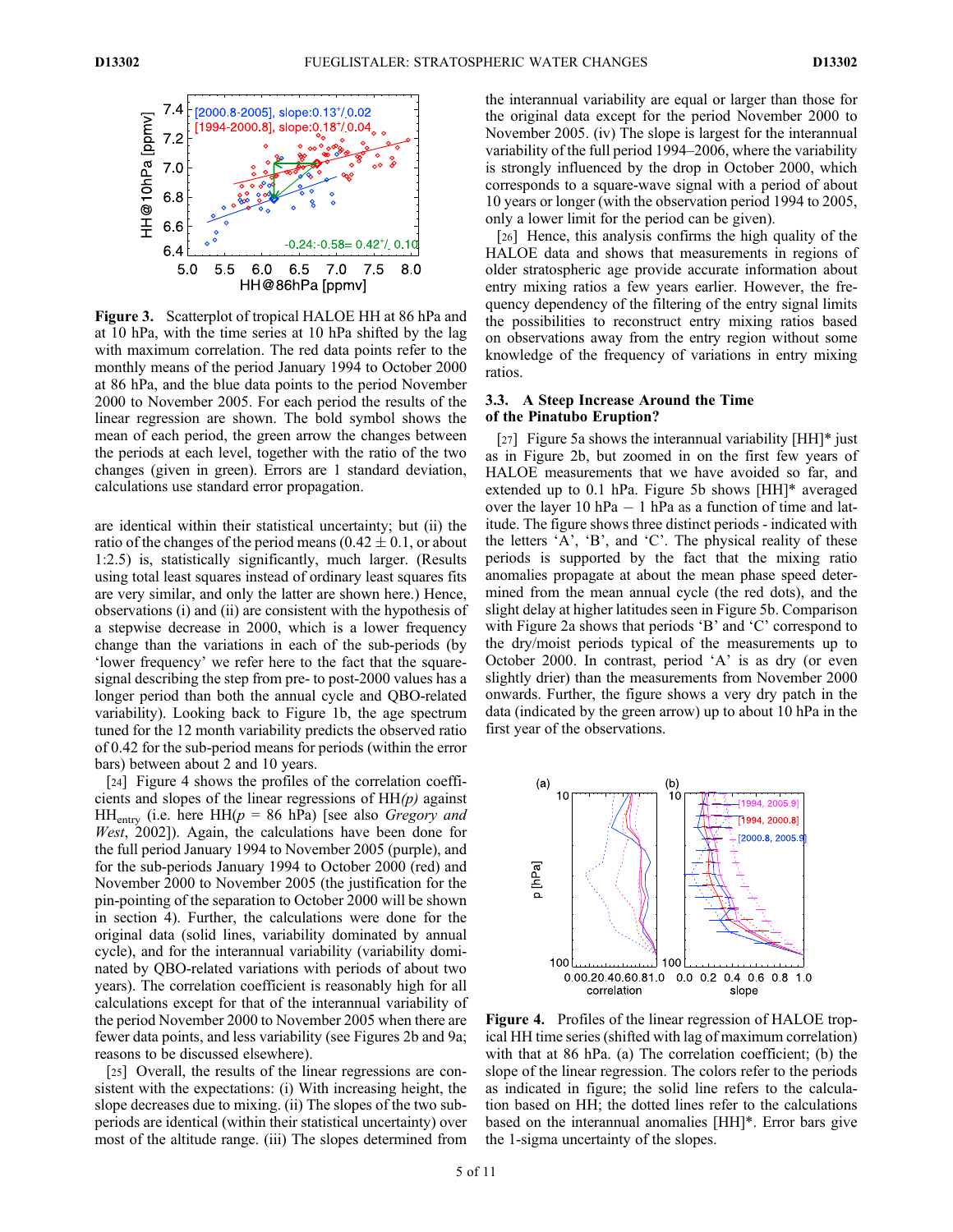

Figure 5. HALOE interannual anomalies HH\* (color coded) averaged over (a) the tropics  $(25^{\circ}S-25^{\circ}N)$ , as in other plots), and (b) from 10 hPa  $-$  1 hPa. Data as shown in Figure 2, but for Pinatubo period only, and up to 1 hPa. Also shown in Figure 5a are the time of the eruption of Pinatubo (purple arrow, 'P'), green arrow indicates very low values likely biased by aerosol correction (see text), and aerosol surface density from SAGE II (black contours, thin/ thicker/thickest are at 0.5, 2, 8  $\mu$ m<sup>2</sup>cm<sup>-3</sup>). Date (June 1992) of change in procedure of change for locking onto solar disk image shown by dashed purple line. Periods labeled '(A)', '(B)', '(C)' discussed in text.

[28] Figure 5a also shows aerosol surface density measurements from SAGE II (black contour lines). Following the eruption of Mount Pinatubo in June 1991, stratospheric aerosol was massively enhanced. The aerosol increases extinction, and for the water vapor retrieval a correction has to be applied [*Hervig et al.*, 1995]. We suspect that this very dry patch in a region of very high aerosol loading indicates a problem with the aerosol correction (i.e. an overestimate of the extinction due to aerosol). To the best of our knowledge this possible bias has not been discussed in the literature, and we therefore exclude data before 1994 at altitudes below 10 hPa. Also shown is the timing (dashed purple line) of the change of the procedure for locking on the image of the solar disk in June 1992 [see *Remsberg et al.*, 1996], and we observe no correspondence of this date with the variations in HH.

[29] In contrast to the possibly biased measurements below 10 hPa due to the Pinatubo aerosol, the very dry layer (labeled 'A') from 10 hPa upwards shows a plausible phase propagation both with height and latitude. This raises the question whether this dry period was a short period anomaly, or whether the stepwise decrease in October 2000 was preceded by a similar steep increase in entry mixing ratios around 1991.

## 3.4. Comparison With MLS/UARS Water Vapor Data

[30] We have argued that the phase propagation of the very dry period 'A' is consistent with atmospheric transport. Here, we show further evidence that the very dry period 'A' is real. The Microwave Limb Sounder (MLS) onboard UARS provides stratospheric water vapor measurements that are in principle unaffected by the Pinatubo aerosol. Unfortunately, these measurements are available only until April 1993 [*Livesey et al.,* 2003], and with only about 1.5 years of data, it is impossible to disentangle interannual variability from the seasonal cycle. MLS has different measurement characteristics (specifically also different vertical resolution), and its reported water vapor variations should not be expected to be exactly identical to those of HALOE. These caveats notwithstanding, Figure 6 shows that the HALOE water vapor and MLS water vapor (both for version 5 [Livesey et al., 2003] and version 6 (referred to as V0104 in publications prior to 2007) data [Pumphrey, 1999]) changes in this period are very similar. Comparison of HALOE HH and  $H_2O$  shows that air mass displacements lead to some differences between HH and  $H_2O$ , but that the contribution to the very low HH values in period 'A' is due to low  $H_2O$  and not  $CH_4$ . At 10 hPa (which may be still slightly affected by the aerosol, see Figure 5), the dramatic dip in 1992 seen at 1 hPa is less pronounced in the MLS data, and the MLS data of the first few months compared to the last few months is slightly moister (about 0.05 ppmv) than in the HALOE data. Overall, however, the comparison with MLS shows no signs of artifacts in the HALOE data from 10 hPa upwards of that period.

#### 3.5. Forward Model Calculations for Stepwise Changes

[31] The discussed frequency-dependence of attenuation during upward transport (Section 3.2) renders reconstruction of entry mixing ratios from data at 10 hPa during period 'A' impossible (i.e. the inverse problem is underdetermined). Hence, in order to estimate the duration and magnitude of the change in entry mixing ratios we have to resort to forward model calculations. Of course, the forward model calculation does not resolve the under-determination of the problem, but we can constrain the set of possible solutions by requiring that they should have a simple functional form with a small



**Figure 6.** Tropical average  $(25^{\circ}S - 25^{\circ}N)$  monthly mean water vapor (blue) and HH (black) from HALOE, and water vapor from MLS/UARS using version 5 (green) and version 6 (red) data. Absolute values differ, and for each time series a constant offset has been subtracted. Labels '(A)', '(B)' and '(C)' refer to the periods shown in Figure 5, at the approximate times on the 1 and 10 hPa levels.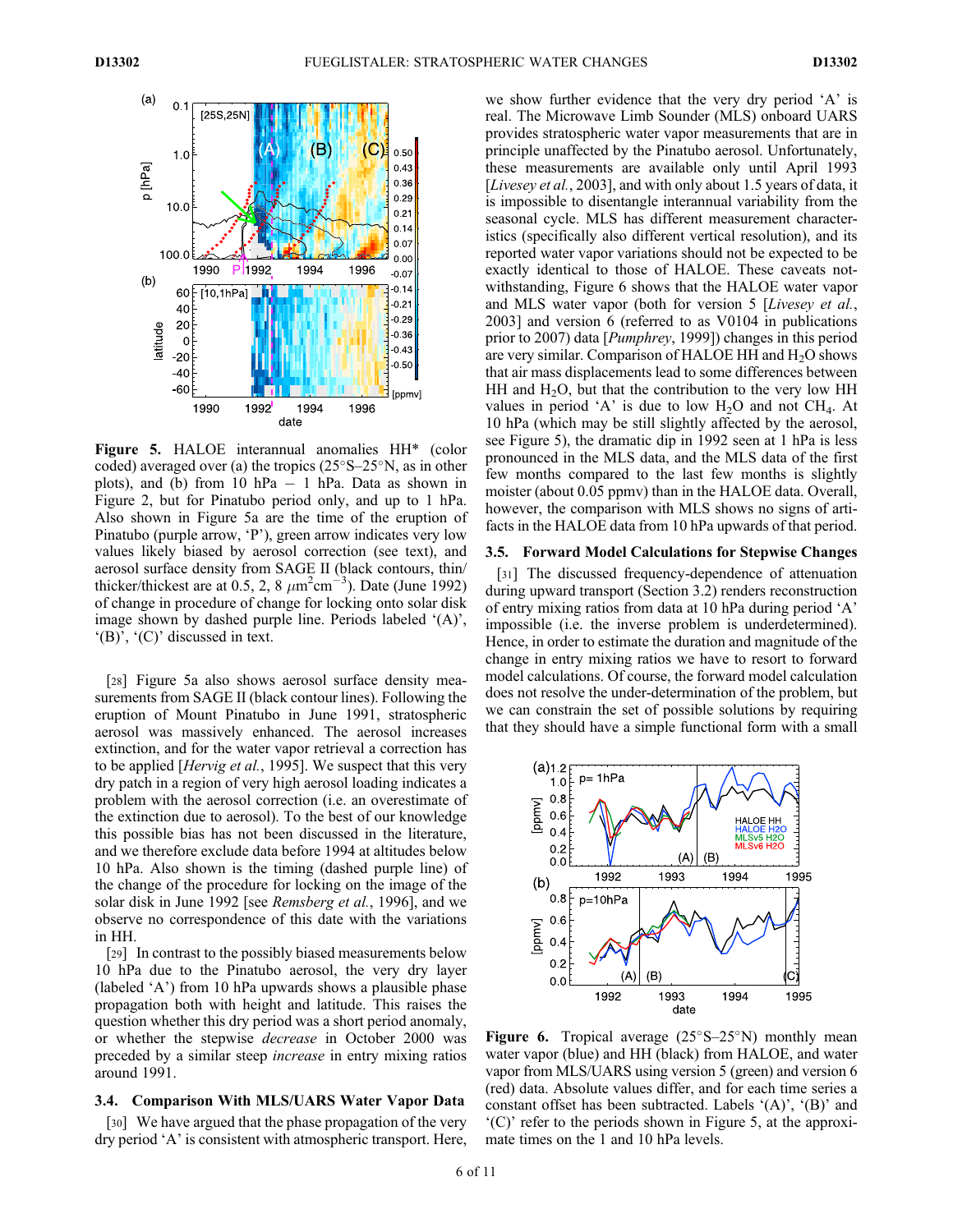

Figure 7. (a) Baseline scenario: constant water vapor entry mixing ratio and tropospheric methane concentrations (see text). (b) Perturbations to S1. Linear trends (solutions bracketed by S2 and S3) and square pulses (solutions bracketed by S3 and S4) that produce agreement with observations at 10 hPa. The magenta lines L1 and L2 indicate the approximate locations of the vertices for equivalent scenarios for 1991. Only square pulses (S3, S4) are considered for 2000. (c) The HALOE observations at 10 hPa (red) and 7.4 hPa (black; shifted to account for phase lag relative to 10 hPa), and the scenarios convolved with the age spectrum for 10 hPa with the modified tail (see text). Note the change in x-axis to focus on HALOE period (indicated by grey shading between panels). (d) Same as Figure 7c, but for age spectrum based on the 1-D advection-diffusion equation (see text).

number of free parameters. We deliberately exclude more or less regular variations due to, for example, the QBO, which is known to be a key factor for interannual variability on timescales of a few years [see, e.g., Fueglistaler and Haynes, 2005] through its impact on temperatures around the tropopause. Consequently, the scenarios should be seen as simple representations of the background against which other variations operate. Note that this does not exclude that this 'background' is itself to some extent the result of anomalies in, for example, the amplitude of the QBO-variations, or in the phasing of the QBO and variations in the strength of the stratospheric residual circulation.

[32] In the following, we consider two simple functional forms for the scenarios of entry mixing ratios, whereby we only show solutions that yield sensible agreement with the HALOE data at 10 hPa. The agreement with the HALOE data is only qualitatively determined.

[33] The base scenario (labeled 'S1') assumes that HH entry mixing ratios are the sum of the tropospheric methane mixing ratios  $(\times 2)$  and a constant water vapor entry mixing ratio tuned such that the average over the period 1995–2000 corresponds to the observed mean HH at 10 hPa over this period. The required mean water entry mixing ratio is 3.5 ppmv, and the scenario is shown in Figure 7a. We then consider the following two perturbations to this base scenario:

[34] 1. A linear trend over a period  $\tau_{\text{trend}}$  with a total change in mixing ratios of  $\Delta$  (i.e. a slope of  $\Delta/\tau_{\text{trend}}$ ). This set of scenarios is bounded on one side (labeled 'S2') by the solution for  $\tau_{\text{trend}}$  being much larger than the mean age of air at 10 hPa (in practice, since we truncate the age spectrum at 10 years, this corresponds to  $\tau_{\text{trend}} = 10$  years). On the other side, the set is bounded by the solution (labeled 'S3') for  $\tau_{\text{trend}} \rightarrow 0$  (i.e. a step of amplitude  $\Delta$ ).

[35] 2. For the case  $\tau_{\text{trend}} \rightarrow 0$ , we further consider different durations of the perturbation, i.e. the perturbation is a square pulse with duration  $\tau_{step}$ . Again, the set of solutions is bounded on one side by scenario S3 (which corresponds to  $\tau_{\text{step}} \rightarrow \infty$ ), and on the other side is bounded by the shortest  $\tau_{\text{step}}$  that still gives reasonable agreement with data at 10 hPa (this scenario is labeled 'S4', and has  $\tau_{step} \sim 1$  year).

[36] For the situation in the year 2000, there is enough HALOE data available before and after the change that we can rule out a slow linear trend. Hence, for this situation we show only the stepwise scenarios (S3 and S4), whereas for the situation in 1991 we show all scenarios.

[37] Figure 7b shows the scenarios that bound the range of possible solutions for both trend (S2, S3) and step scenarios (S3, S4) as bold lines, and some intermediate solutions as thin lines with the corresponding colors (brown for trend, purple for step). Also shown (the magenta line L1) is the approximate position of the vertices for the trend scenarios that have combinations of  $\tau_{\text{trend}}$  and  $\Delta$  that yield agreement with observations; and the same information for the step scenarios (the magenta line L2). Figure 7c shows the HH mixing ratios at 10 hPa for each scenario based on the convolution with the empirically determined age spectrum for 10 hPa with the modified tail (i.e the previously discussed best fit to the HALOE data), and the HALOE observations at 10 hPa (red) and 7.4 hPa (black). (Recall that the motivation for choosing the 10 hPa level is that this level is low enough such that the tape-recorder signal is still well preserved, and high enough such that the aerosol contamination from Pinatubo is small; the data at 7.4 hPa is shown to give a sense for the uncertainty arising from considering only one specific level.)

[38] Figure 7d shows the same information for the age spectrum based solely on the 1-dimensional advectiondiffusion equation. By construction, all scenarios shown agree reasonably with observations for the age spectrum with modified tail (i.e., Figure 7c), and the results for the age spectrum without modified tail are shown only for reference. Figure 7d suggests that it would be possible to find scenarios that more or less agree with observations also for the unmodified age spectrum. However, the far too young mean age of this spectrum renders this set of solutions for water entry mixing ratios less relevant.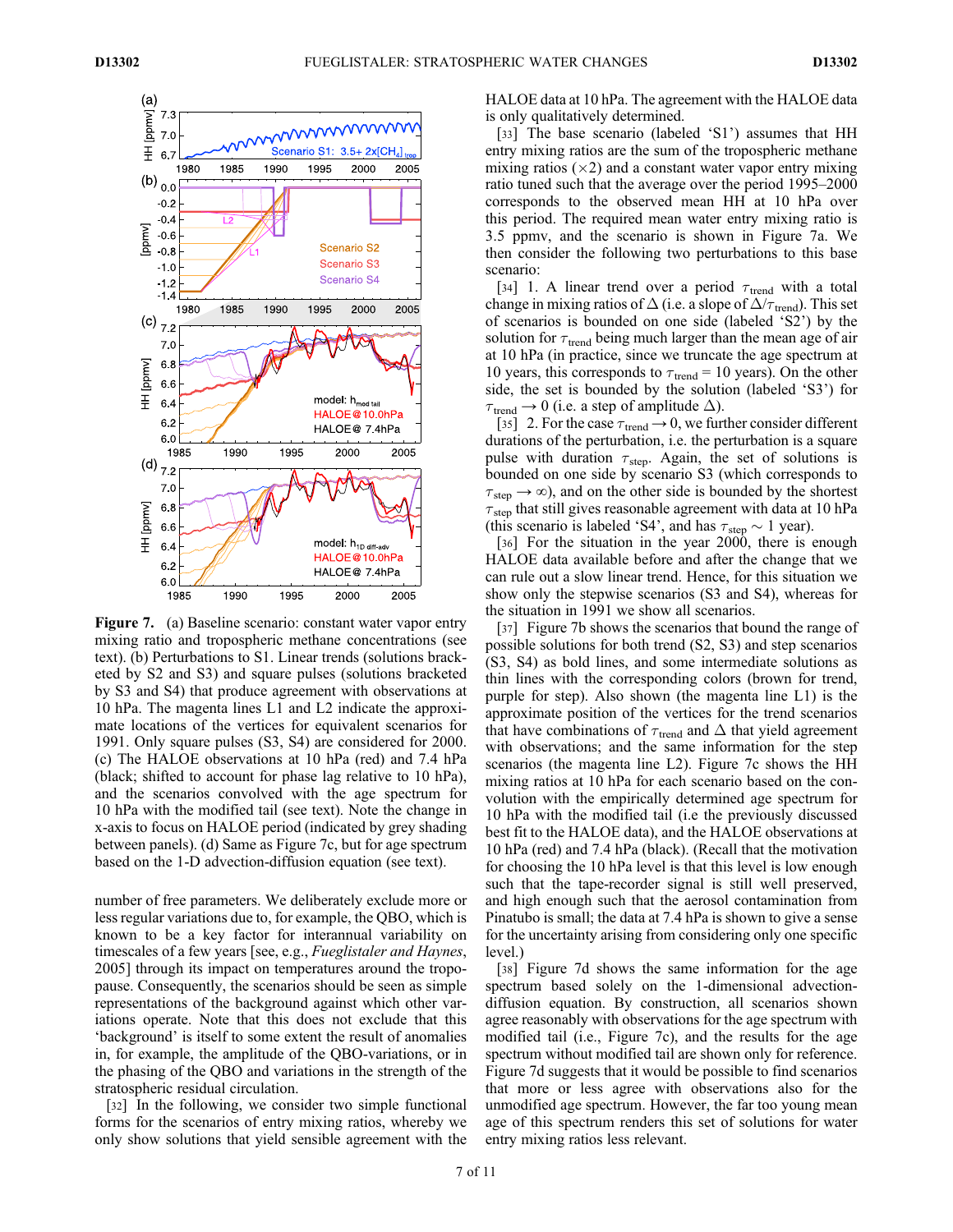[39] From Figure 7 we conclude the following:

[40] 1. The measured variations at 10 hPa and 7.4 hPa are similar, but not identical. The causes of the differences are beyond the scope here. The similarity in the variations suggests that the suspected error arising from the aerosol correction at 10 hPa is smaller than the signal we want to study, but the differences are large enough that only qualitative comparisons can be made. (This is even more true when we consider that the scenarios deliberately do not include QBO variations.)

[41] 2. For the situation in the year 2000, a dry pulse with duration  $\tau_{\text{step}} \approx 4$  years (with amplitude  $\Delta = 0.45$  ppmv) or longer (with amplitude  $\Delta = 0.4$  ppmv for  $\tau_{step} \rightarrow \infty$ ) gives reasonable agreement with HALOE data. The range for the duration (about 4 years and longer) determined from the forward model calculation simply confirms what we already knew from the analysis of the filter properties of the age spectrum shown in Figure 1. Extension of the HALOE time series with MLS data on board of Aura, or the NOAA FP data, suggests the most realistic scenario to be similar to scenario S4, but with a positive linear trend instead of a steplike increase at the end of  $\tau_{step}$ .

[42] 3. For the situation in the year 1991, we find the smallest amplitude required (about 0.3 ppmv) to be for the stepwise increase in 1991 (scenario S3). The scenario with the smallest linear trend (scenario S2) requires a total increase from early 1981 to early 1991 of 1.3 ppmv. The amplitude for the shortest square pulse (scenario S4) is 0.6 ppmv with a duration of one year (shorter pulses with higher amplitudes cannot capture the shape of the observed time series at 10 hPa).

#### 4. Discussion

[43] We have made use of the global sampling at a comparatively high frequency by HALOE to pinpoint the times of changes in water vapor entry mixing ratio. We have argued that combining the information at different pressure levels allows us to test the self-consistency of the data. Our analysis suggests that the period covered by HALOE contains two occurrences of changes in entry mixing ratios that stand out from the average oscillations: In addition to the well-known drop in October 2000 of about  $-0.4$  to  $-0.5$  ppmv, the data suggests also an increase around 1991 of about the same magnitude. The forward model calculations shown in the previous section allow to bracket to some extent the range of water entry mixing ratio variations in this period. The most robust conclusions from these calculations are that entry mixing ratios must have been at least about 0.3 ppmv drier, and that the slope must have been fairly steep, perhaps steplike as in the situation of the year 2000.

[44] These observations raise two questions, addressed below: (i) Are there measurements other than HALOE that can confirm the steep increase around 1991 and the drop in 2000? (ii) What is the relation of these changes in water vapor to the processes controlling conditions around the tropical tropopause?

## 4.1. Other Measurements

[45] We have shown that the HALOE water vapor above about 10 hPa is consistent with the MLS/UARS observations over the 1.5 years of the MLS/UARS measurements. As with HALOE, the MLS measurements do not provide information about the entry conditions when we suspect a steep increase, and hence cannot further constrain the entry mixing ratios of this period either.

[46] In addition to the measurements by HALOE and MLS onboard of UARS, there exist also measurements from the NOAA FP over Boulder, CO, and global measurements from SAGE II. Further, 4 missions of ATMOS give estimates of water vapor entry mixing ratios for the early/mid 1980's, and the early 1990's.

[47] The ATMOS version 3 data shown by *Michelsen et al.* [2000] show an entry mixing ratio of 3.28 ppmy for the measurements obtained in April/May 1985, 3.53 ppmv for the measurements obtained March/April 1992, 3.67 ppmv for the measurements in April 1993, and 3.65 ppmv for the measurements in November 1994. While it is not possible from these 4 samples to determine whether the changes occur gradually or stepwise, the data does show a general increase from the 1980's to the early 1990's of about 0.3 ppmv.

[48] The NOAA FP measurements over Boulder, CO, show a general increase from the 1980's to the 1990's of a few tenths of a ppmv, and a decrease in the 2000's [see Scherer et al., 2008; Hurst et al., 2011]. While the data is not inconsistent with the hypothesis of changes around 1991 and in October 2000, it cannot be taken as evidence due to noise in the data as a consequence of the low sampling frequency at only one position. An additional problem is the change in instrumentation around 1990 [Scherer et al., 2008], i.e. close to the period when the HALOE data suggests the increase.

[49] Finally, we consider the SAGE II data in some more detail. The global coverage by SAGE II and the fact that the measurements extend back to the 1980's would render this data ideal to test the inferences from the HALOE measurements, in particular also those concerning the very dry period at the beginning of the HALOE measurements. The version 6.2 data [Thomason et al., 2004] is a massive improvement over previous versions, but may still be affected by artifacts that render assessment of the differences to HALOE difficult.

[50] Figure 8 shows the SAGE II data in the tropics (same latitude range, and binning as for HALOE) at 10 hPa (Figure 8a) and at 78 hPa (panel b; levels at higher pressure are more affected by problems with aerosol and clouds). Note that the data at the two levels are plotted on time axes shifted by the approximate phase lag between the two levels. The sparse sampling by SAGE II renders evaluation of a 'tropical mean' difficult, and the figure therefore shows the range of bin-averages, and uses lighter colors for cases where not all bins have valid data. For better comparison of the data at 10 hPa with the data at 78 hPa (where contributions from methane are much smaller), the figure also shows (green data points, anomalies labeled 'SAGE II  $H_2O^*$ -corr') an estimate of the amount of water at 10 hPa that has entered the stratosphere as water based on the following estimate of the contribution from methane oxidation: The average fraction of oxidized methane at 10 hPa is estimated based on the calculation for scenario S1 and comparison with HALOE methane data for the period 1992–2005. Taking the average fraction captures the overall trends very well, but of course cannot account for the transient fluctuations arising from variations in the age spectrum. The variability of measured water vapor within the tropical band is generally at least as large as the error arising from the simplification in the estimate of the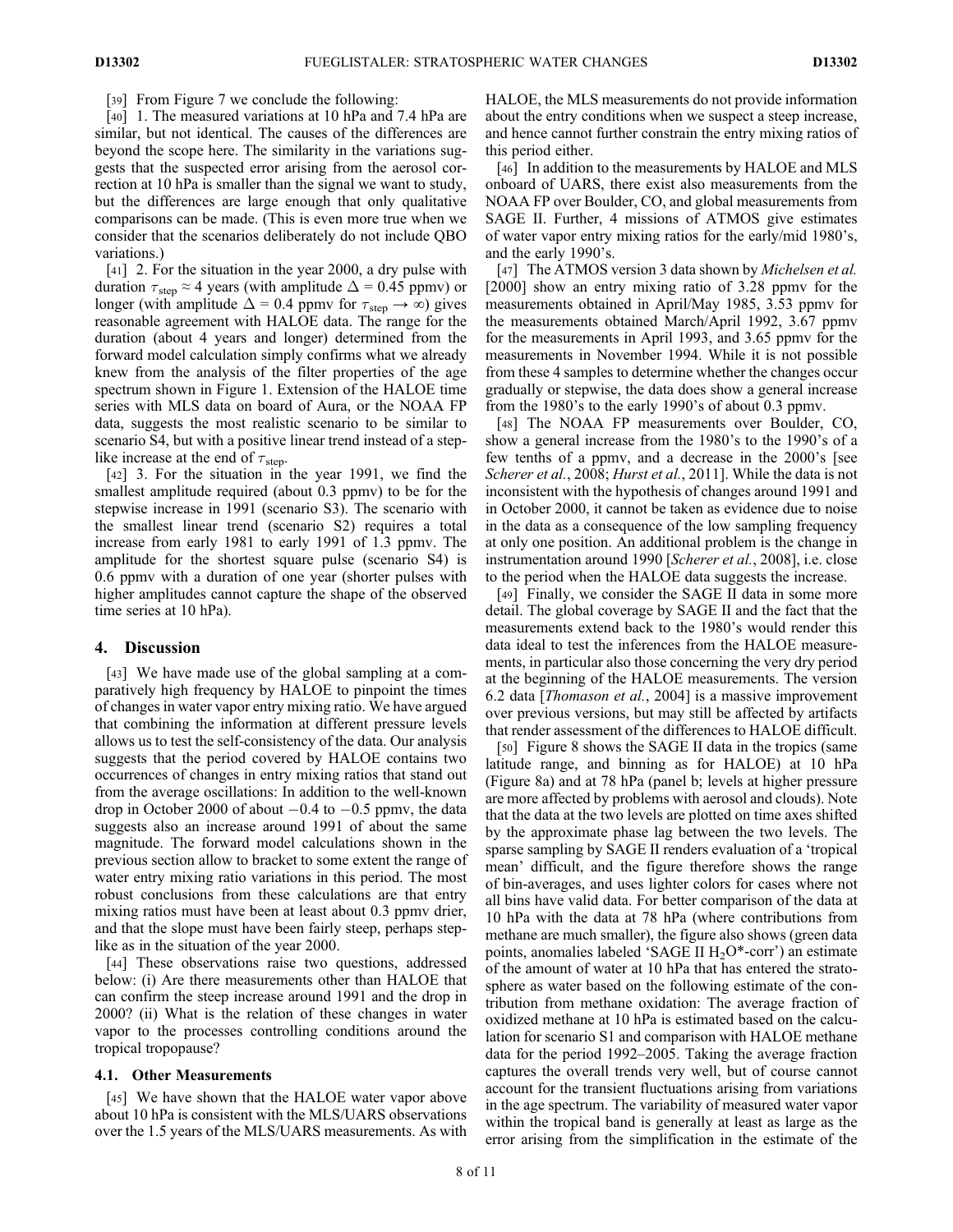

Figure 8. SAGE II version 6.2 water vapor, and surface ratios. area density (SAD) measurements in the tropics (between  $25^{\circ}$ S and  $25^{\circ}$ N, same bins as for HALOE analysis). (a) Water vapor anomalies at 10 hPa and SAD at 10 hPa. (b) Same as Figure 8a, but for 78 hPa. Note that the time axes are shifted by the approximate phase lag between the two pressure levels. The diamonds show the average over all bins, and the bars give the range of bin averages, with dark colors when data from all bins between  $25^{\circ}$ S and  $25^{\circ}$ N is available, and lighter colors for when only a subset of bins is available. The green symbols ('corrected data') show the anomalies at 10 hPa after subtracting the estimated contribution from methane (see text). The red line shows the HALOE tropical average for reference (note for Figure 8b, HALOE data at 73 hPa is shown).

methane contribution, and the latter error is therefore not shown.

[51] The figure shows that SAGE II and HALOE data generally agree reasonably from about 1995 onwards. Due to elevated aerosol levels, no SAGE II water vapor data at 78 hPa are reported before 1987, and between mid-1991 and 1996. At 10 hPa, the water vapor measurements during the Pinatubo period are clearly strongly biased due to the presence of the aerosol. To what extent the slightly elevated aerosol at 10 hPa in the 1980's contributes to the differences in SAGE II water vapor between the 1980's and post-1995 is an open issue. We note that at face value, the SAGE II water vapor mixing ratio from about 1986 to mid-1991 is less (about 0.2 ppmv) than between 1995–2000 (which is qualitatively consistent with the ATMOS and NOAA FP data), and that the amplitudes of the oscillations in the former period are larger. The reasons for the larger oscillations in the 1980's are unclear, and we note that for this period the SAGE II water vapor at lower levels (higher pressure) are not in as good in agreement with those at upper levels as in the post-1995 period.

[52] Taken together, the ATMOS, NOAA FP and SAGE II data cannot strongly constrain the exact shape of the entry mixing ratio curve in the late 1980's/early 1990's either, but they suggest scenarios with very long trends in the 1980's (i.e. scenarios similar to S2) are rather unlikely since the increase from the 1980's to the 1990's measured by these instrument is much smaller than that of these scenarios. Conversely, we can say that the change in water entry mixing ratios in this period must have been steep - i.e. similar to the step-scenario S3 or variants of the square-pulse scenario S4.

#### 4.2. Processes Leading to Stepwise Changes

[53] Stratospheric water vapor entry mixing ratio variations correlate well with zonal mean temperature variations in the vicinity of the tropopause [e.g., Randel et al., 2004]. The distinct spatial pattern of temperatures in this layer [see, e.g., *Fueglistaler et al.*, 2009] implies that zonal mean temperatures cannot be the right metric to estimate entry mixing ratios, however the temporal variability is dominated by zonally symmetric variations, and zonally asymmetric variability (mainly due to ENSO) are of secondary importance [Fueglistaler and Haynes, 2005]. Consequently, the zonal mean temperature variations, either at the cold point or on a fixed pressure level, correlate well with water entry mixing



Figure 9. (a) HALOE v19 tropical water vapor anomalies at 86 hPa (black), and scenario S3 for entry mixing ratios. (b) Tropical  $(35^{\circ}S-35^{\circ}N)$  mean temperatures at 80 hPa (red, in units of standard deviation), and a simple estimate for temperature variability (blue, same units) due to eddy heat flux anomalies [see Newman et al., 2001] based on eddy heat flux at 96 hPa between  $20^{\circ}-70^{\circ}$  (both hemispheres) convolved with e-folding timescale of 80 days. Temperature and eddy heat fluxes from ECMWF ERA-Interim data. Anomalies calculated as deviations from mean annual cycle of the period 1995–2005, with the same period used for calculation of the standard deviation (sigma), and the correlation coefficient between the red and blue curves  $(r = 0.82)$ . Also shown (purple) are the dates of the Pinatubo eruption in June 1991, and two events of anomalous Southern Hemispheric heat fluxes in October 2000 and October 2002.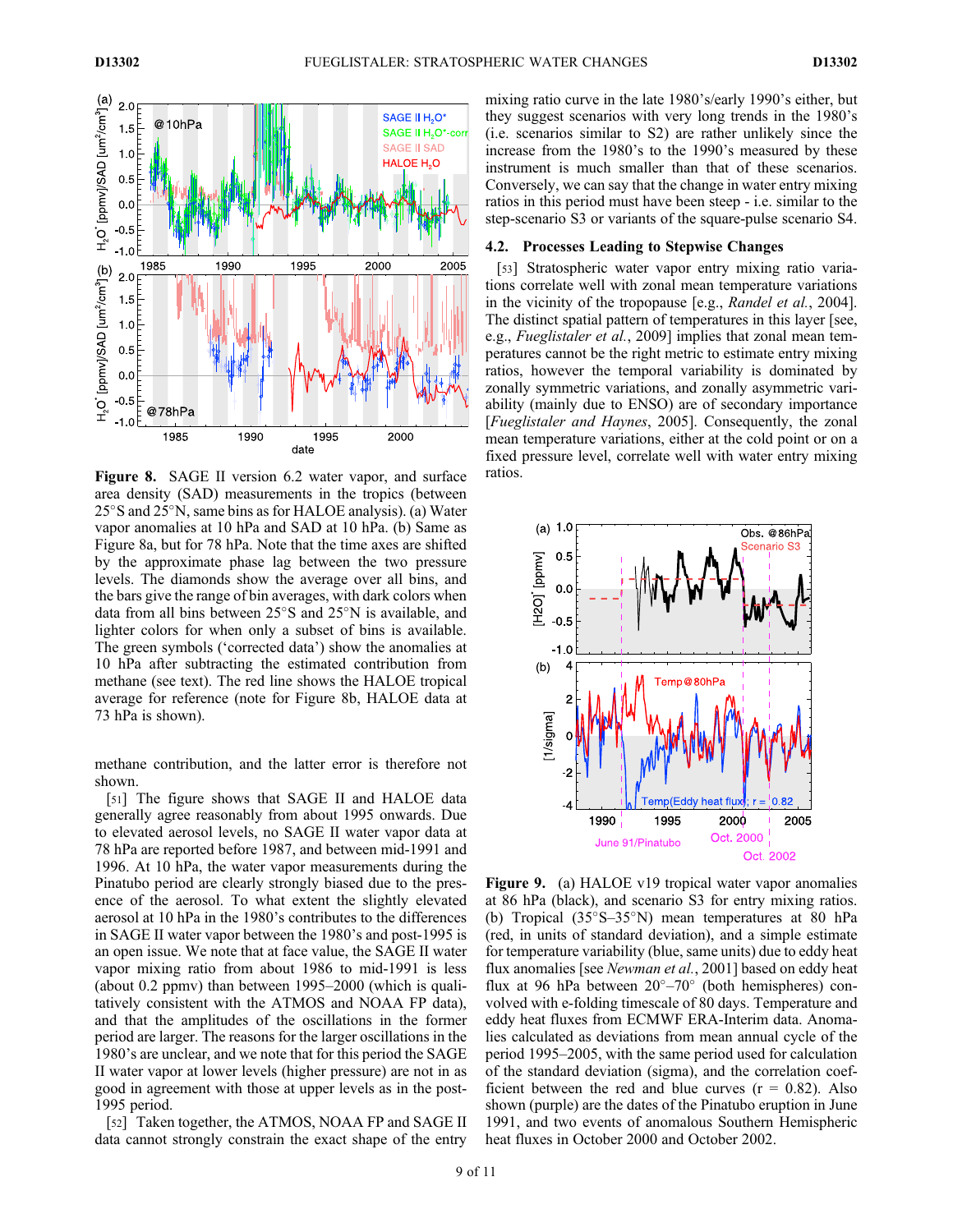[54] Correspondingly, the drop in the year 2000 has been linked to a strengthening of the stratospheric residual circulation [*Randel et al.*, 2006]. To produce a step-like change in entry mixing ratios through this mechanism, however, there must also be a step-like increase in the strength of the stratospheric residual circulation.

[55] Figure 9a shows the time series of the tropical HALOE water vapor mixing ratio anomalies at 86 hPa together with scenario S2. Figure 9b shows the European Centre for Mediumrange Weather Forecasts (ECMWF) ERA-Interim [Dee et al., 2011] tropical  $(35^{\circ}S-35^{\circ}N)$  temperature anomalies at 80 hPa (red), which is slightly above the average tropical tropopause. Note that averaging over the tropics eliminates most of the variability due to the QBO, and hence correlation with entry mixing ratios shown in Figure 9a is low. Elimination of much of the QBO variability, however, is necessary to establish a clear picture of the relation to the strength of the residual circulation and trace gas (notably ozone) and aerosol variations.

[56] In addition to temperature, the figure shows an estimate of the temperature variations based on the total eddy heat flux from 6 hourly ERA-Interim wind and temperature at 96 hPa, integrated from  $20^{\circ} - 70^{\circ}$  on both hemispheres and using a radiative timescale of 80 days. This approach is similar to that used by *Newman et al.* [2001] for the polar vortex, and the figure shows that indeed much of the tropical temperature variability at tropopause levels can be explained by this simple metric (with a correlation coefficient of 0.82 for the period 1995–2005). The figure shows a strong drop in this temperature proxy in October 2000 due to a spike in the Southern hemisphere heat flux. The figure shows that the time of this spike exactly coincides with the drop in observed stratospheric water vapor. A similar spike is observed in October 2002 during the well-documented split of the Antarctic stratospheric vortex. When averaged 5 years before the drop in 2000, and 5 years after, both the temperature as well as the temperature estimate based on the eddy heat flux are slightly lower in the post-2000 period, consistent with the results of Randel et al. [2006] showing a stronger residual circulation. However, Figure 9a also shows that the eddy heat flux and tropical average temperatures do not show such a pronounced step in 2000 to a generally lower level as the water vapor does (compare Figure 9b). Also, the relation of eddy heat fluxes before and after the year 2000 depends on the length of the periods considered.

[57] For the period around the eruption of Mt. Pinatubo, the figure shows that the situation is even more complicated. The stratospheric temperature evolution following the eruption of Mt. Pinatubo can be understood as the response to two competing processes: on the one hand, the ECMWF eddy heat flux shows a strongly intensified residual circulation (cooling the tropics), and on the other hand the presence of the aerosol raised the radiative equilibrium temperature (which implies a corresponding warming for fixed radiative heating). Hence, in the situation where the aerosol heating outruns the dynamical effect, one would indeed expect a jump in water entering the stratosphere in mid-1991 (a mechanism discussed in Joshi and Shine [2003]). The causality of the enhanced residual circulation is under debate [e.g., Graf et al., 2007], but its effect on temperatures apparently offsets much of the aerosol heating at tropopause levels (which suggests that difficulties explaining the observed temperature variations over the Pinatubo period [Heckendorn et al., 2009] may be rooted not

only in the aerosol distribution and aerosol optical properties, but also in the model's dynamical response). The connection of the eruption of Mt. Pinatubo to the water vapor increase from the values of period 'A' to those of period 'B' is also not clear. If the eruption of Mt. Pinatubo did not much change the phase propagation of the water vapor anomalies, Figure 5 suggests that the transition from 'A' to 'B' might have occurred a few months before the eruption.

[58] Independent of the problems with the interpretation of temperatures over the Pinatubo period, HALOE's very low water vapor mixing ratios for air that has entered the stratosphere before the Pinatubo eruption is at odds with ERA-Interim temperatures around the tropical tropopause of that period (red line in Figure 9b, or with temperatures expected from the eddy heat fluxes of that period (blue line in Figure 9b). Comparison of ERA-Interim temperatures with other reanalyses (GMAO/MERRA [Rienecker et al., 2011], and CFSR [Saha et al., 2010]; results to be published separately), and comparison with published temperature data [Seidel et al., 2011, and references therein] shows ERA-Interim temperatures over the relevant period (late 1980's to early 2000's) to be broadly consistent with those of the other data sets. That is, while there may be 'stepwise changes in stratospheric temperature' [*Pawson et al.*, 1998] as a result of a superposition of several processes [Ramaswamy et al., 2006], there is no indication at present that there are steep changes of temperatures around the tropical tropopause that would explain water vapor entry mixing ratios of the pre-Pinatubo period being as low as those after October 2000.

[59] Hence, we conclude that the drop in October 2000 is qualitatively consistent with the temperature evolution, which in turn is qualitatively consistent with a strengthening of the residual circulation. Conversely, the very dry period observed in the earliest HALOE data is difficult to reconcile with what is known about dynamical processes and temperatures at tropical tropopause levels.

[60] Our hypothesis of a steep increase around 1990 is based on circumstantial evidence since HALOE did not measure in this period, and other measurements available over this period do not have the required precision to resolve the question. It is hoped that this work will initiate further analyses of this period to determine whether the decoupling of stratospheric water vapor and tropical tropopause temperature trends occurs on short timescales, and to determine whether the eruption of Pinatubo during this period is causal, or only a coincidence.

[61] Acknowledgments. S.F. would like to thank E. Remsberg for information and advice regarding the HALOE data, W. Read for advice on MLS/UARS data, and H. Pumphrey and W. Randel for comments on an early version of this paper. The comments and suggestions from 3 reviewers are greatly appreciated. HALOE data was downloaded from http://haloe. gats-inc.com/home/index.php. MLS/UARS data was downloaded from http://mirador.gsfc.nasa.gov. We thank the NASA Langley Research Center (NASA-LaRC) and the NASA Langley Radiation and Aerosols Branch for providing the SAGE II data, available at http://eosweb.larc.nasa.gov/ PRODOCS/sage2/table\_sage2.html. We thank NOAA/ESRL for Methane measurements from Mauna Loa, available at http://www.esrl.noaa.gov/ gmd/obop/mlo/programs/esrl/methane/methane.html. We thank ECMWF for providing the ERA-Interim data. SF acknowledges support from a NERC Advanced Fellowship during the initial stages of this work.

#### References

Brewer, A. W. (1949), Evidence for a world circulation provided by the measurements of helium and water vapor distribution in the stratosphere, Q. J. R. Meteorol. Soc., 75, 351–363.